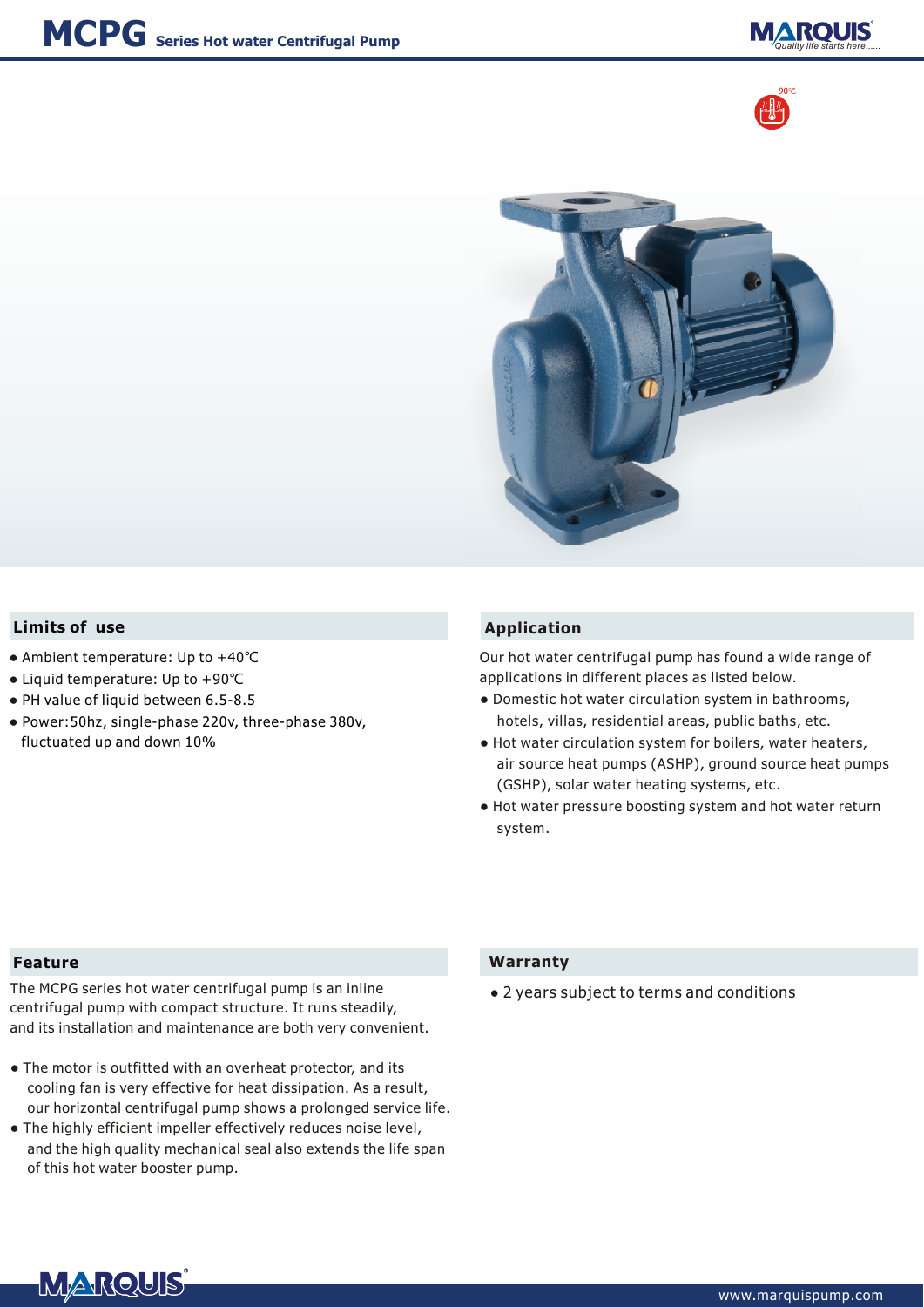

# **CHARACTERISTIC CURVES AND PERFORMANCE DATA 50 Hz n**=**2850 rpm** Hs=0 m



| Model        |                          |           | Power<br>Q |        | $m^3/h$ | $\mathbf{0}$ | 0.6   | 1.2  | 1.8  | 2.4  | 3.6  | 4.8  | 6.0  | 7.2  | 8.4 |               | 10.2 12.0 13.2 |      | 15.0 16.2 |               | 19.2 |
|--------------|--------------------------|-----------|------------|--------|---------|--------------|-------|------|------|------|------|------|------|------|-----|---------------|----------------|------|-----------|---------------|------|
| Single-phase | Three-phase              | <b>KW</b> | <b>HP</b>  |        | l/min   | $\mathbf 0$  | 10    | 20   | 30   | 40   | 60   | 80   | 100  | 120  | 140 | 170           | 200            | 220  | 250       | 270           | 320  |
| MCPG60       |                          | 0.04      |            | н<br>m |         | 3.4          | 3.1   | 2.7  | 2.2  | 1.6  |      |      |      |      |     |               |                |      |           |               |      |
| MCPG70       | $\overline{\phantom{a}}$ | 0.1       |            |        | 4.0     | 4            | 3.9   | 3.8  | 3.7  | 3.5  | 3    | 2.4  | 1.5  |      |     |               |                |      |           |               |      |
| MCPG75       |                          | 0.12      |            |        | 4.2     | 4.15         | 4.1   | 4.05 | 4    | 3.7  | 3.5  | 3.1  | 2.7  | 2.2  | 1.4 |               |                |      |           |               |      |
| MCPG90       | $\overline{\phantom{a}}$ | 0.25      | 0.33       |        | 7.5     | 7.4          | 7.3   | 7.2  | 7.1  | 6.9  | 6.5  | 6    | 5.5  | 4.9  | 3.9 | 2.7           | 1.6            |      |           |               |      |
| MCPG120      | $\overline{\phantom{a}}$ | 0.4       | 0.55       |        | 14.7    | 14.5         | 14.4  | 14.3 | 14.1 | 13.7 | 13.2 | 12.5 | 11.8 | 11   | 9.5 | 7.7           | 6.3            | 3.7  |           |               |      |
| MCPG130      |                          | 0.55      | 0.75       |        | 19.4    | 19.2         | 19    | 18.8 | 18.6 | 18.1 | 17.5 | 16.8 | 16   | 15.1 |     | $13.5$   11.4 | 9.6            | 6.5  | 4         |               |      |
| MCPG135      | $\qquad \qquad$          | 1.5       | 2          |        |         |              | 19.95 | 19.9 | 19.8 | 19.7 | 19.6 | 19.5 | 19.4 | 19.2 | 19  | 18.7          | 18.4           | 18.1 |           | $17.6$   17.2 | 16   |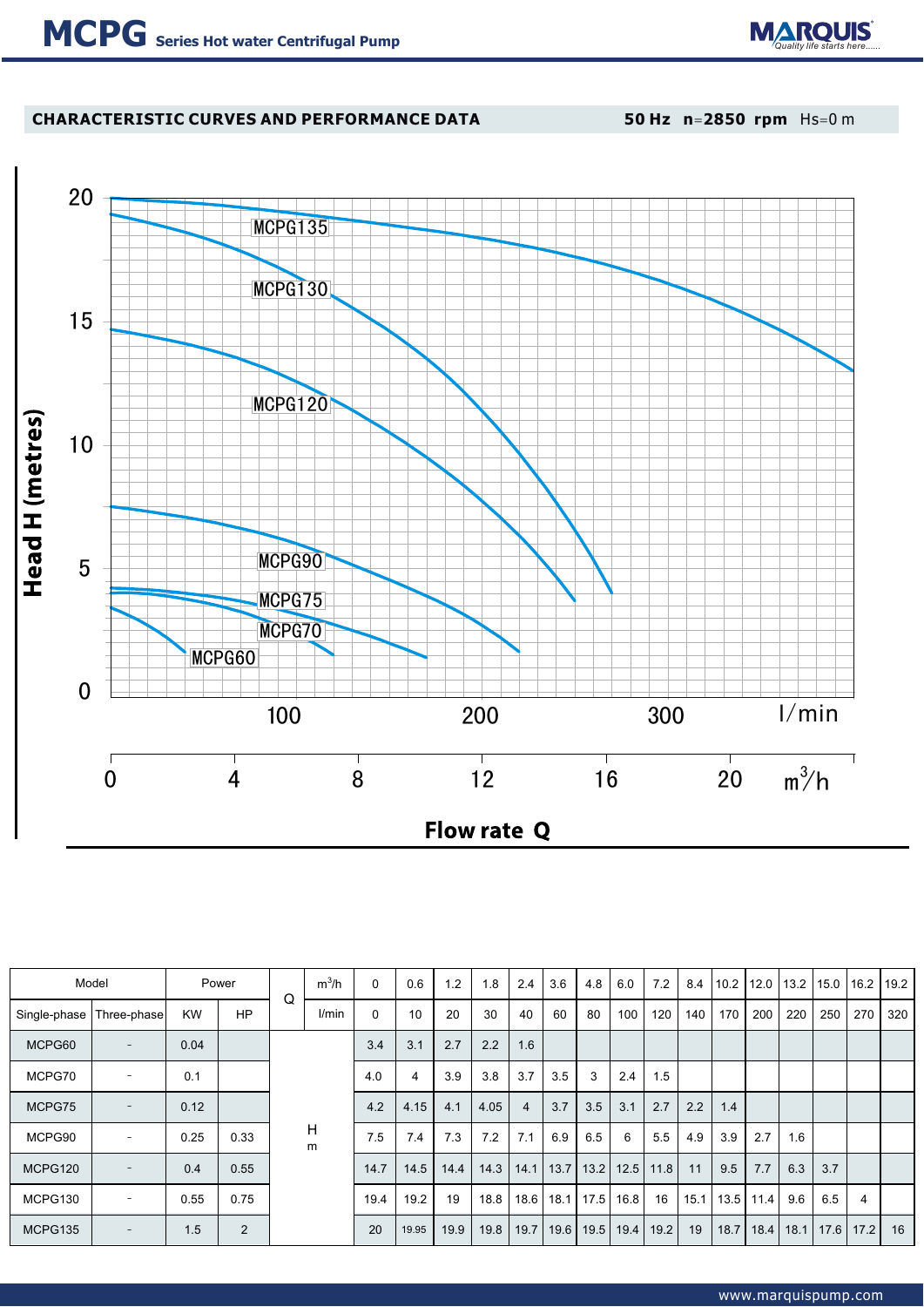



| Model        |             | Openings        | Dimensions(mm)  |    |     |     |                |     |  |  |
|--------------|-------------|-----------------|-----------------|----|-----|-----|----------------|-----|--|--|
| Single-phase | Three-phase | DN <sub>1</sub> | DN <sub>2</sub> | a  |     | h   | h <sub>1</sub> | n   |  |  |
| MCPG60       |             | 1"              | 1"              | 26 | 253 | 196 | 98             | 156 |  |  |
| MCPG70       |             | 11/2"           | 11/2"           | 48 | 284 | 278 | 139            | 146 |  |  |
| MCPG75       |             | 2"              | 2"              | 74 | 308 | 336 | 168            | 170 |  |  |
| MCPG90       |             | 21/2"           | 21/2"           | 75 | 305 | 352 | 176            | 181 |  |  |
| MCPG120      |             | 11/2"           | 2"              | 80 | 333 | 352 | 176            | 186 |  |  |
| MCPG130      |             | 11/2"           | 2"              | 80 | 333 | 352 | 176            | 186 |  |  |
| MCPG135      |             | 2"              | 2"              | 84 | 402 | 382 | 191            | 212 |  |  |

| Model   | Piece | GW(kg) | NW(kg) | Volume(m3) | L(cm) | W(cm) | H(cm) |
|---------|-------|--------|--------|------------|-------|-------|-------|
| MCPG60  |       | 6.21   | 5.73   | 0.018      | 33.0  | 23.0  | 23.5  |
| MCPG70  |       | 13.00  | 12.50  | 0.024      | 37.0  | 29.0  | 22.6  |
| MCPG75  |       | 16.22  | 15.46  | 0.033      | 39.0  | 34.0  | 25.0  |
| MCPG90  |       | 16.41  | 16.00  | 0.037      | 38.5  | 36.0  | 26.5  |
| MCPG120 |       | 20.64  | 19.88  | 0.040      | 41.5  | 36.0  | 27.0  |
| MCPG130 |       | 21.53  | 20.80  | 0.040      | 41.5  | 36.0  | 27.0  |
| MCPG135 |       | 31.00  | 30.15  | 0.053      | 48.0  | 38.5  | 28.5  |